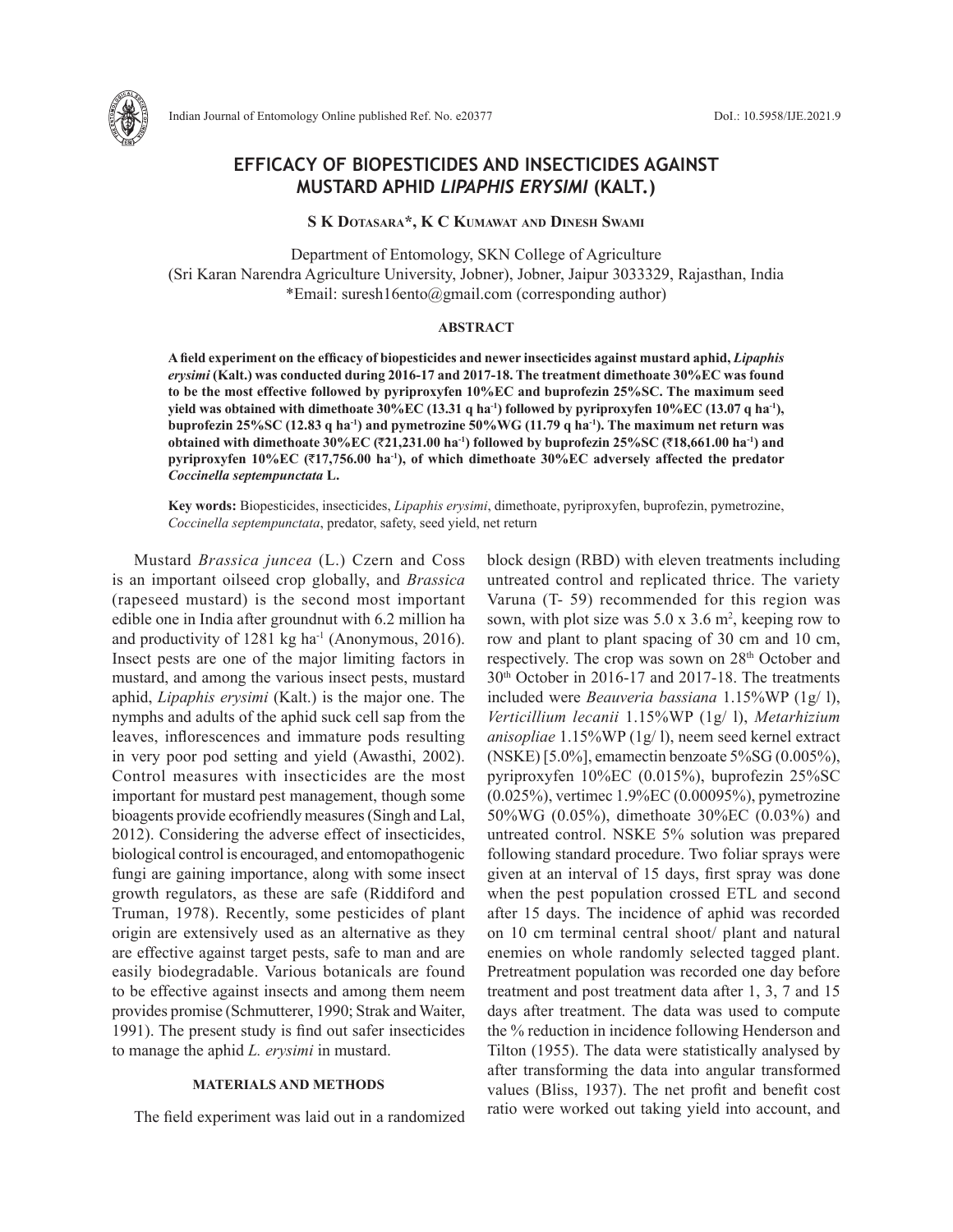|                                                                                                                                  | Benefit                                    | cost                  | ratio            |                                  |                  | $\frac{1}{4}$      |                   | 3.8                  |                      | 3.4         |            |                  | 5.2     |         | $\Box$             |                    | $\frac{1}{4}$ |             | 74                 |         | 1.8                                                       |                      | $\frac{0}{1}$  |                                              | 11.9             |         |                   |          |       |                |                                                                                                                    |
|----------------------------------------------------------------------------------------------------------------------------------|--------------------------------------------|-----------------------|------------------|----------------------------------|------------------|--------------------|-------------------|----------------------|----------------------|-------------|------------|------------------|---------|---------|--------------------|--------------------|---------------|-------------|--------------------|---------|-----------------------------------------------------------|----------------------|----------------|----------------------------------------------|------------------|---------|-------------------|----------|-------|----------------|--------------------------------------------------------------------------------------------------------------------|
| Table 1. Efficacy of biopesticides and insecticides against L. erysimi and their economics on mustard (Pooled, 2016-17, 2017-18) | Net                                        | returns               | $(Rs ha^{-1})$   |                                  |                  | 7438.00            |                   | 6769.50              |                      | 5985.50     |            |                  | 9500.00 |         | 8073.50            |                    | 17756.00      |             | 18661.00           |         | 8582.50                                                   |                      | 8613.50        |                                              | 21231.50         |         |                   |          |       |                |                                                                                                                    |
|                                                                                                                                  | Total                                      | expendi-              | ture             | $\text{Rs} \ \text{ha}^{-1}$ )** |                  | 1815.00            |                   | 1791.00              |                      | 1779.00     |            |                  | 1812.00 |         | 7119.00            |                    | 4329.00       |             | 2517.00            |         | 4659.00                                                   |                      | 8559.00        |                                              | 1779.00          |         |                   |          |       |                |                                                                                                                    |
|                                                                                                                                  | Gross                                      | returns               | $(Rs'ha^{-1})^*$ |                                  |                  | 9253.00            |                   | 8560.50              |                      | 7764.50     |            |                  | 1312.00 |         | 5192.50            |                    | 22085.00      |             | 21178.00           |         | 13241.50                                                  |                      | 17172.50       |                                              | 23010.50         |         |                   |          |       |                | ransformed values; *Cost of mustard seed=Rs. 3850.00 $q^{-1}$ *It includes cost of insecticides and labour charges |
|                                                                                                                                  | Increase                                   | in yield              | over             | control                          | $(q \, ha^{-1})$ |                    |                   |                      |                      |             |            |                  |         |         |                    |                    | 5.7           |             | 5.5                |         | 3.4                                                       |                      | $4\frac{4}{1}$ |                                              | 6.0              |         |                   |          |       |                |                                                                                                                    |
|                                                                                                                                  | Yield                                      | $(q \text{ ha}^{-1})$ |                  |                                  |                  | 9.74               |                   | 9.57                 |                      | 9.36        |            |                  | 10.28   |         | 11.28              |                    | 13.07         |             | 12.83              |         | 10.78                                                     |                      | 11.79          |                                              | 13.31            |         | 7.35              |          |       |                |                                                                                                                    |
|                                                                                                                                  |                                            |                       | Mean             |                                  |                  | 55.47              | (48.14)           | 55.04                | (47.89)              | 53.77       | (47.16)    |                  | 56.93   | (48.98) | 65.37              | (53.95)            | 78.60         | (62.44)     | 75.21              | (60.14) | 63.77                                                     | $(52.99)$<br>$65.44$ |                | (54.00)                                      | 83.33            | (65.90) | $0.00\,$          | (0.00)   | 0.89  | 2.62           |                                                                                                                    |
|                                                                                                                                  |                                            | Second spray          | Fifteen          |                                  |                  | 39.44              | (38.91)           | 37.42                | $(37.71)$<br>$37.26$ |             | (37.62)    |                  | 48.59   | (44.19) | 55.82              | (48.34)            | 72.61         | (58.44)     | 67.14              |         | $(55.02)$<br>$53.98$<br>$(47.28)$<br>$55.44$<br>$(48.12)$ |                      |                |                                              | 76.22            | (60.81) | 0.00              | $(0.00)$ | 1.35  | 3.97           |                                                                                                                    |
|                                                                                                                                  |                                            |                       | Seven            |                                  |                  | 73.85              | (59.25)           | 72.39                | (58.30)              | 71.87       | (57.97)    |                  | 59.82   | (50.66) | 64.11              | (53.20)            | 75.88         |             | $(60.59)$<br>74.07 | (59.39) | 62.22                                                     | (52.07)              | 63.79          | $(53.01)$<br>84.09                           |                  | (66.49) | 0.00              | (0.00)   |       | 4.24           |                                                                                                                    |
|                                                                                                                                  |                                            |                       | Three            |                                  |                  | 59.80              | (50.65)           | 61.48                | (51.64)              | 59.52       | (50.49)    |                  | 65.74   | (54.17) | 78.65              | (62.48)            | 90.37         | (71.92)     | 87.28              | (69.11) | 76.22                                                     | (60.81)              | 78.51          | (62.38)                                      | 92.94            | (74.59) | 0.00              | (0.00)   | 1.16  | 3.43           |                                                                                                                    |
|                                                                                                                                  |                                            |                       | <b>One</b>       |                                  |                  | 48.78              | (44.30)           | 48.87                | (44.35)              | 46.45       | (42.96)    |                  | 53.55   | (47.04) | 62.89              | $(52.47)$<br>75.53 |               |             | $(60.35)$<br>72.34 | (58.27) | 62.66                                                     |                      |                | $(52.33)$<br>$64.03$<br>$(53.15)$<br>$80.08$ |                  | (63.49) | $0.00\,$          | (0.00)   | 1.48  | 4.37           |                                                                                                                    |
|                                                                                                                                  | $%$ reduction in aphids (days after spray) |                       | Mean             |                                  |                  | 55.27              | (48.03)           | 55.13                | (47.95)              | 53.40       | (46.95)    |                  | 56.35   | (48.65) | 64.81              | (53.62)            | 78.02         | (62.04)     | 74.58              | (59.72) | (52.83)                                                   |                      |                | $65.03$<br>$(53.75)$                         | 82.46            | (65.24) | 0.00              | (0.00)   | 0.96  | 2.82           |                                                                                                                    |
|                                                                                                                                  |                                            |                       | Fifteen          |                                  |                  | 38.61              | (38.42)           | 35.59                | (36.62)              | 35.51       | (36.58)    |                  | 48.08   | (43.90) | 55.32              | (48.06)            | 70.61         | (57.17)     | 65.31              | (53.91) | 53.34                                                     | (46.92)              | 54.88          | (47.80)                                      | 74.55            | 59.71)  | $0.00\,$          | (0.00)   | 1.67  | 4.92           |                                                                                                                    |
|                                                                                                                                  |                                            | First spray           | Seven            |                                  |                  | 75.26              | (60.17)           | 73.74                | (59.17)              | 72.97       | (58.68)    |                  | 59.78   | (50.64) | 64.26              | (53.29)            | 76.76         | (61.18)     | 75.38              | (60.25) | 62.67                                                     | (52.34)              | 64.40          | (53.37)                                      | 83.96            | (66.39) | 0.00              | (0.00)   | 1.57  | 4.63           |                                                                                                                    |
|                                                                                                                                  |                                            |                       | Three            |                                  |                  | 60.10              | (50.83)           | 61.85                | (51.85)              | 60.07       | (50.81)    |                  | 65.90   | (54.27) | 79.28              | (62.92)            | 90.70         | (72.24)     | 87.46              | (69.26) | 76.91                                                     | (61.28)              | 79.10          | (62.79)                                      | 93.09            | (74.76) | 0.00              | (0.00)   | 0.92  | 2.72           |                                                                                                                    |
|                                                                                                                                  |                                            |                       | One              |                                  |                  | 47.12*             | $(43.35)$ **      | 49.36                | (44.63)              | 45.06       | (42.16)    |                  | 51.65   | (45.95) | 60.39              | (51.00)            | 74.03         | (59.36)     | 70.18              | (56.90) | 61.09                                                     | (51.41)              | 61.74          | (51.79)                                      | 78.24            | (62.19) | 0.00              | (0.00)   | 1.53  | 4.51           |                                                                                                                    |
|                                                                                                                                  | Treatments                                 |                       |                  |                                  |                  | Beauveria bassiana | $1.15\%$ WP $1g/$ | Verticillium lecanii | $1.15\%$ WP $1g$     | Metarhizium | anisopliae | $1.15\%$ WP $1g$ | NSKE 5% |         | Emamectin benzoate | 5%SG0.005%         | Pyriproxyfen  | 10%EC0.015% | Buprofezin 25%SC   | 0.025%  | Vertimec 1.9%EC                                           | 0.00095%             | Pymetrozine    | 50%WG 0.05%                                  | Dimethoate 30%EC | 0.03%   | Untreated control |          | S.Em. | $CD (p=0.05%)$ | *Mean of three replications, ** figures in parentheses angular                                                     |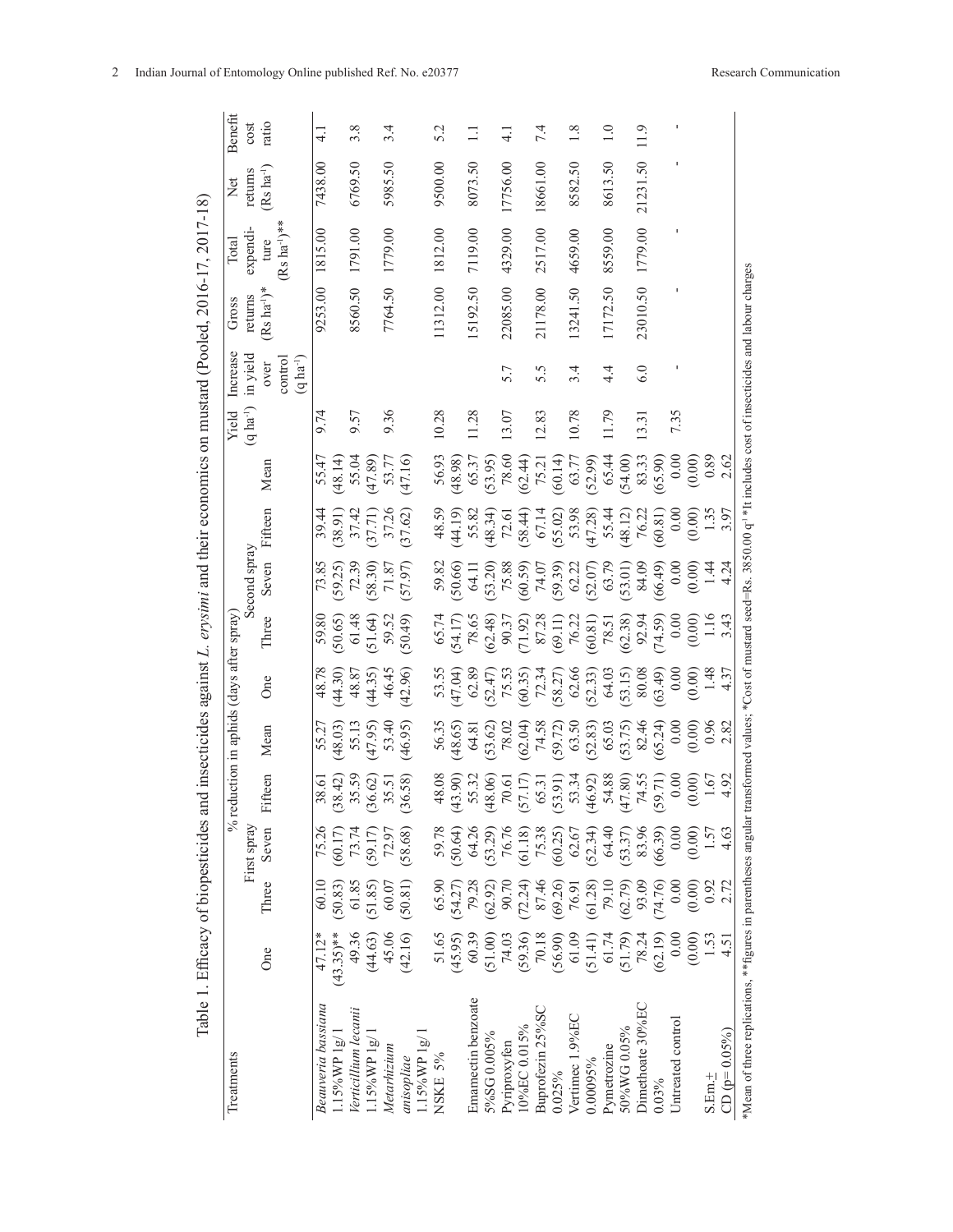safety to the predator *Coccinella septempunctata* L. was also evaluated.

### **RESULTS AND DISCUSSION**

The pooled data on the incidence reveal that dimethoate 30%EC is significantly more effective against *L. erysimi* (93.09 and 92.94% reduction after three days in first and second treatment, respectively) followed by pyriproxyfen 10%EC and buprofezin 25%SC. Gaikwad et al. (2014), Choudhary and Singh (2015), Dutta et al. (2016) and Sharma et al. (2017) also observed that dimethoate 30%EC is more effective. With pyriproxyfen 10%EC, buprofezin 25%SC, emamectin benzoate 5%SG and pymetrozine 50%WG reduction in incidence ranged from 90.70- 79.10% with first, and 90.37- 78.51% with second spray, respectively, after three days of spray. The results of Konar et al. (2013), Gaikwad et al. (2014) and Patil et al. (2016) agree with the present ones on emamectin benzoate 5%SG with *Aphis gossypii* (Glover). Maximum seed yield was obtained with dimethoate 30%EC (13.31 q ha<sup>-1</sup>) followed by pyriproxyfen  $10\%$ EC (13.07 q ha<sup>-1</sup>), buprofezin  $25\%$ SC (12.83 q ha<sup>-1</sup>) and pymetrozine  $50\%$ WG (11.79 q ha<sup>-1</sup>). Yadav and Singh (2015) also observed maximum seed yield  $(1485.0 \text{ kg ha}^{-1})$  with dimethoate 30%EC. Maximum net return  $(21,231.50)$ ha<sup>-1</sup>) was obtained with dimethoate 30%EC, followed by buprofezin 25SC and pyriproxyfen 10EC where the net return was  $\bar{\tau}$ 18,661 ha<sup>-1</sup> and  $\bar{\tau}$ 17,756 ha<sup>-1</sup>, respectively. These results corroborate with those of Kumar and Kumar (2016) on seed yield and net returns with dimethoate 30%EC. The maximum benefit cost ratio was recorded in the treatment of dimethoate 30%EC (11.9) followed by buprofezin 25%SC (7.4) (Table 1). Meena et al. (2013), Yadav and Singh (2015), Sharma et al. (2017) also found that dimethoate 30%EC was highly cost effective. The pooled data indicate that all the treatments significantly and adversely affect *C. septempunctata*; and dimethoate 30%EC results in maximum reduction (Table 2). These observations are in line with those of Varghese and Mathew (2013) who observed that dimethoate 30%EC was found to

Table 2. Effects of biopesticides and insecticides on *C. septempunctata* (Pooled, 2016-17, 2017-18)

| Treatments           |              | % reduction in occurrence days after spray |             |         |         |              |         |         |         |         |  |  |  |  |  |
|----------------------|--------------|--------------------------------------------|-------------|---------|---------|--------------|---------|---------|---------|---------|--|--|--|--|--|
|                      |              |                                            | First spray |         |         | Second spray |         |         |         |         |  |  |  |  |  |
|                      | One          | Three                                      | Seven       | Fifteen | Mean    | One          | Three   | Seven   | Fifteen | Mean    |  |  |  |  |  |
| Beauveria bassiana   | $25.77*$     | 29.26                                      | 30.83       | 21.93   | 26.95   | 26.81        | 30.76   | 32.28   | 24.11   | 28.49   |  |  |  |  |  |
| $1.15\%WP1g/1$       | $(30.50)$ ** | (32.75)                                    | (33.73)     | (27.92) | (31.27) | (31.19)      | (33.68) | (34.62) | (29.41) | (32.26) |  |  |  |  |  |
| Verticillium lecanii | 25.97        | 29.09                                      | 32.66       | 23.29   | 27.76   | 28.33        | 30.97   | 34.28   | 25.46   | 29.76   |  |  |  |  |  |
| $1.15\%$ WP 1g/1     | (30.65)      | (32.64)                                    | (34.85)     | (28.86) | (31.79) | (32.16)      | (33.81) | (35.84) | (30.30) | (33.06) |  |  |  |  |  |
| Metarhizium          | 27.80        | 30.64                                      | 32.21       | 23.12   | 28.44   | 29.63        | 32.10   | 34.24   | 25.29   | 30.31   |  |  |  |  |  |
| anisopliae           | (31.82)      | (33.61)                                    | (34.58)     | (28.74) | (32.23) | (32.98)      | (34.51) | (35.81) | (30.19) | (33.41) |  |  |  |  |  |
| $1.15\%$ WP 1g/1     |              |                                            |             |         |         |              |         |         |         |         |  |  |  |  |  |
| NSKE 5%              | 22.91        | 27.05                                      | 25.58       | 19.84   | 23.85   | 24.58        | 29.05   | 27.38   | 21.65   | 25.67   |  |  |  |  |  |
|                      | (28.60)      | (31.34)                                    | (30.38)     | (26.45) | (29.23) | (29.72)      | (32.61) | (31.55) | (27.73) | (30.44) |  |  |  |  |  |
| Emamectin            | 51.41        | 55.41                                      | 52.43       | 48.08   | 51.83   | 53.24        | 59.26   | 54.91   | 49.58   | 54.25   |  |  |  |  |  |
| benzoate 5%SG        | (45.81)      | (48.11)                                    | (46.39)     | (43.90) | (46.05) | (46.86)      | (50.34) | (47.82) | (44.76) | (47.44) |  |  |  |  |  |
| 0.005%               |              |                                            |             |         |         |              |         |         |         |         |  |  |  |  |  |
| Pyriproxyfen         | 54.75        | 59.75                                      | 56.89       | 52.79   | 56.04   | 55.75        | 63.55   | 59.39   | 54.11   | 58.20   |  |  |  |  |  |
| 10%EC 0.015%         | (47.72)      | (50.62)                                    | (48.96)     | (46.60) | (48.47) | (48.30)      | (52.86) | (50.41) | (47.35) | (49.72) |  |  |  |  |  |
| Buprofezin 25%SC     | 50.09        | 52.76                                      | 46.28       | 41.14   | 47.57   | 47.52        | 55.85   | 52.59   | 47.26   | 50.80   |  |  |  |  |  |
| 0.025%               | (45.05)      | (46.58)                                    | (42.87)     | (39.89) | (43.61) | (43.58)      | (48.36) | (46.48) | (43.43) | (45.46) |  |  |  |  |  |
| Vertimec 1.9%EC      | 45.35        | 53.18                                      | 48.96       | 44.54   | 48.01   | 52.55        | 55.11   | 53.10   | 47.55   | 52.08   |  |  |  |  |  |
| 0.00095%             | (42.33)      | (46.83)                                    | (44.41)     | (41.87) | (43.86) | (46.46)      | (47.93) | (46.78) | (43.60) | (46.19) |  |  |  |  |  |
| Pymetrozine          | 48.07        | 51.95                                      | 46.79       | 43.01   | 47.46   | 51.76        | 54.08   | 52.72   | 44.11   | 50.67   |  |  |  |  |  |
| 50%WG 0.05%          | (43.89)      | (46.12)                                    | (43.16)     | (40.98) | (43.54) | (46.01)      | (47.34) | (46.56) | (41.62) | (45.38) |  |  |  |  |  |
| Dimethoate 30%EC     | 71.65        | 80.54                                      | 70.69       | 60.50   | 70.85   | 75.00        | 82.52   | 72.60   | 62.38   | 73.14   |  |  |  |  |  |
| 0.03%                | (57.83)      | (63.83)                                    | (57.22)     | (51.06) | (57.32) | (60.00)      | (65.28) | (58.45) | (52.16) | (58.78) |  |  |  |  |  |
| Untreated control    | 0.00         | 0.00                                       | 0.00        | 0.00    | 0.00    | 0.00         | 0.00    | 0.00    | 0.00    | 0.00    |  |  |  |  |  |
|                      | (0.00)       | (0.00)                                     | (0.00)      | (0.00)  | (0.00)  | (0.00)       | (0.00)  | (0.00)  | (0.00)  | (0.00)  |  |  |  |  |  |
| $S.Em. +$            | 1.38         | 1.49                                       | 1.58        | 1.50    | 1.03    | 1.49         | 1.47    | 1.58    | 1.20    | 1.01    |  |  |  |  |  |
| $CD (p=0.05%)$       | 4.08         | 4.38                                       | 4.66        | 4.42    | 3.03    | 4.39         | 4.33    | 4.66    | 3.55    | 2.98    |  |  |  |  |  |

\*Mean of three replications, \*\*figures in parentheses angular transformed values.